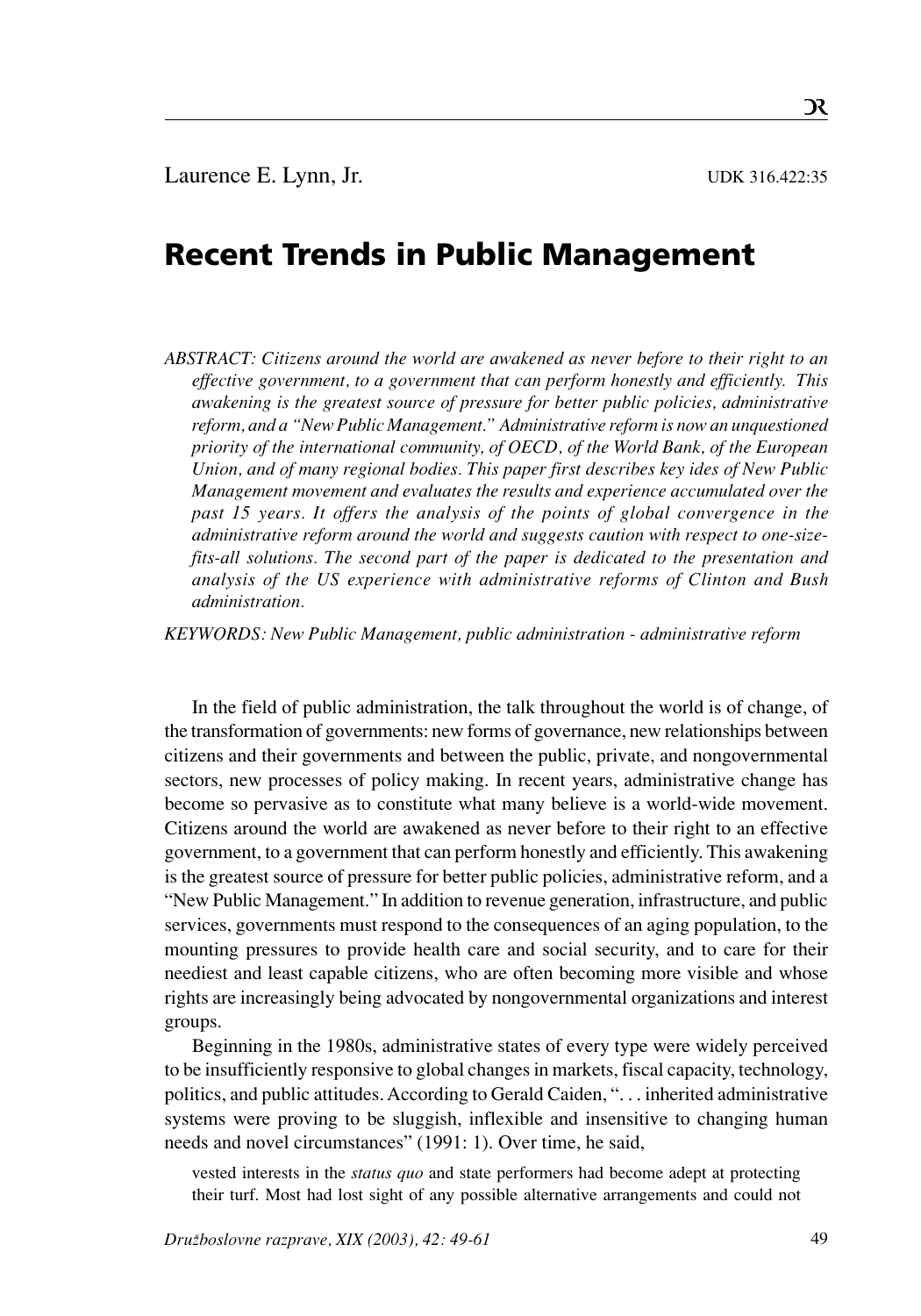conceive of anything different being done. Complacency had set in, until a rude shock a sudden emergency, a new invention, a serious accident, failure under growing pressure set people thinking that something had to be done: something radical, not incremental, some reinventing, not just some piecemeal reform.

The break-up of the Soviet Union and of Yugoslavia and the emergence of the European Union spawned a number of important "transitional states" seeking to adapt to regional global economic and political change.

Administrative reform is now an unquestioned priority of the international community, of OECD, of the World Bank, of the European Union, and of many regional bodies, as well as of bilateral aid donors, trade partners, and allies. EU requirements have been a major influence over countries in Eastern Europe who aspire to membership. Where will and can these developments lead? What are the implications for countries such as Slovenia?

Although at times it appears as if technical efficiency and budget savings are the overriding goal of administrative reform, this is much too narrow a view, as Slovenian experience can attest. Yes, governments must demonstrate that they can be efficient. But administrative reform is a means to accomplish the goals of the people and of those whom they elect to represent them. Under pressure from their own people, governments everywhere are engaged in self-conscious projects of administrative and managerial improvement. In a relatively short period, governments have come under great pressure to face the most fundamental question of public administration: how shall governance be organized and carried out so as to meets the needs and aspirations of its people?

#### **1. New Public Management**

A striking aspect of the worldwide administrative reforms of the last 15 years or so is that the various national and subnational projects of various governments appear to have some common political motivations and to resemble each other in more than superficial ways. The most popular and most reductionist interpretation of these developments declares the emergence of a "new paradigm" of governance and public management, a paradigm that has become known as a New Public Management. Governments are, according to this story, increasingly adopting as a goal the replacement of "administrative, hierarchical, and professional cultures" by a "private, commercial, market culture" (Dunsire 1995; cf. Hood 1995, 96). In the American Don Kettl's characterization, "these reforms [are seeking] to replace traditional rule-based, authoritydriven processes with market-based, competition-driven tactics" (Kettl 2000: 3).

Kettl summarizes this reform movement in terms of six characteristics:

- a concern for **productivity,** becoming more efficient in the use of public revenues;
- **marketization**, introducing market-like incentives into the production of public goods and services;
- service orientation, meaning responsiveness to citizens as service recipients;
- **decentralization**, moving responsibility to lower levels of government and to the private sector;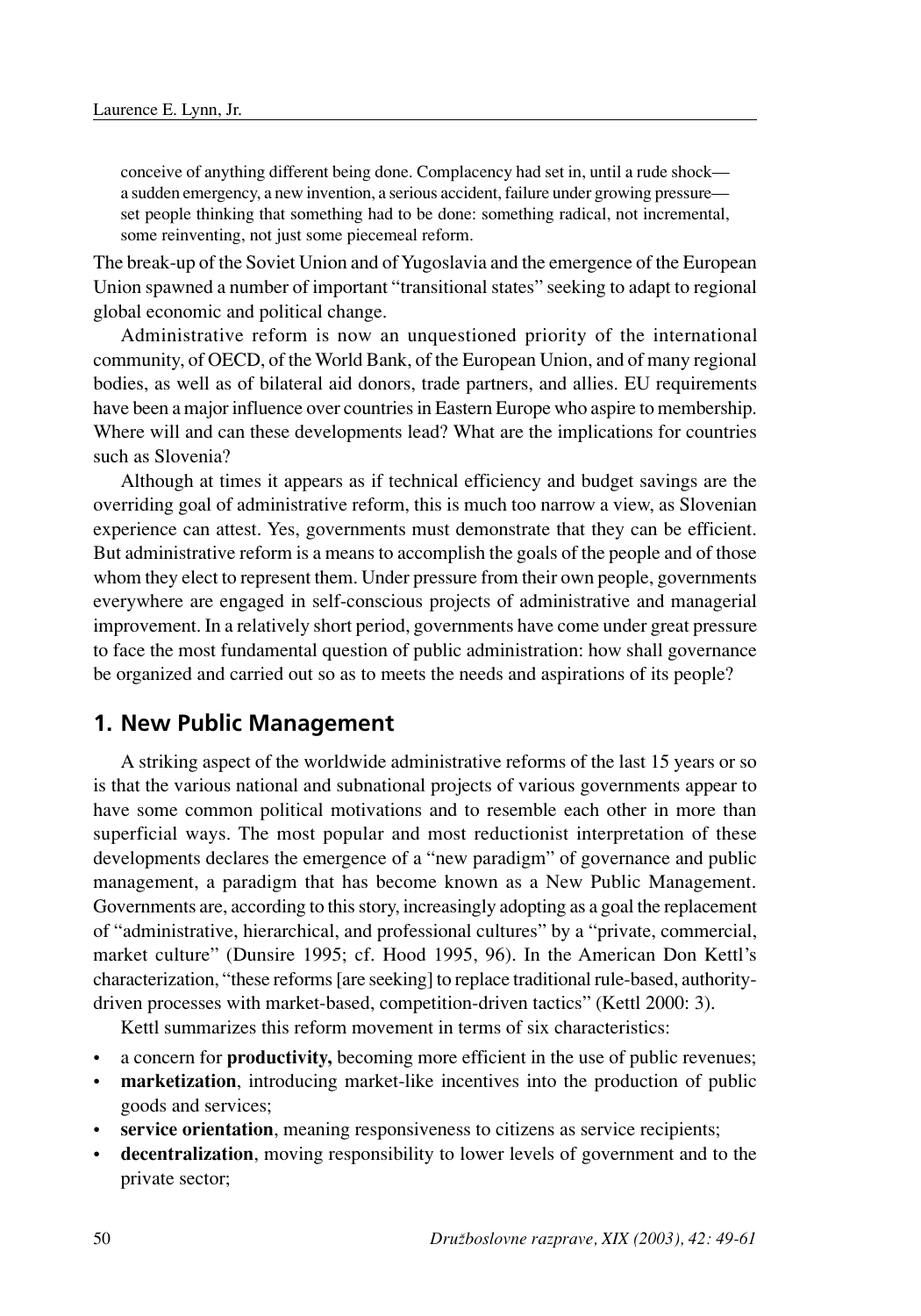- **policy direction**, meaning improvement in government's capacity to make, implement, and measure the effectiveness of public policies;
- **accountability** for results, replacing top down rule-driven systems with bottom-up, results driven systems.

There is in these accounts of worldwide change a strong suggestion, if not outright assertion, of a convergence in the forms and aims of governance: national governments are gradually becoming more alike. According to American Patricia Ingraham, despite obvious differences in national experiences, "the commonalities are more important than the differences" (1996, 4). The implication is that similarity of governing relations across nations is or will be the resultant of national efforts at reform. In other words, the national sovereignty of administrative reform has been shattered by globalization in its many guises.

Not everyone sees recent changes as convergent, however. The balance to be struck between a strong market and a strong state countries is strongly affected by national circumstances. The OECD correctly observes that "there is no single model of reform, there are no off-the-shelf solutions" to the problems of the bureaucratic state (1995: 19). And although European Union countries must comply with EU policy and regulations, they may do so in their own way. Convergence may be selective or partial, affecting certain institutions more than others. Such convergence is hardly unprecedented. Ideas and the language expressing them have long crossed borders and become a *lingua franca* among actors worldwide, often motivating imitative action, or at least imitative talk.

What are the intended results of the New Public Management? These have been nicely summarized by Christopher Pollitt, as follows:

- savings (reduced budget appropriations);
- improved **processes** (e.g., faster, more accessible complaints procedures, quicker turn-around times for repairs or the processing of licenses; 'one-stop' service locations; and the like);
- improved **efficiency** (better input/output ratios, e.g., more students graduate per full-time equivalent number of staff; the same number of drivers' licenses are issued with 20 percent fewer staff);
- greater **effectiveness** (less crime, poverty, functional illiteracy; homelessness; drug abuse; gender or ethnic inequality; more new jobs created; more contented and trusting citizens);
- an increase in the overall **capacity/flexibility/resilience** of the administrative system as a whole (e.g., through the recruitment and training of more skilled, more committed public servants).

What results have been found? Pollitt also summarizes these.

• **Savings:** Many reforms have led to savings, or at least claims of savings. But such claims are hard to assess. A savings in one area may have been offset by increased outlays in other areas; costs may have been shifted rather than reduced. For example, U.S. federal government employment has been reduced; our federal government has been downsized. But the number of personnel dependent on government outlays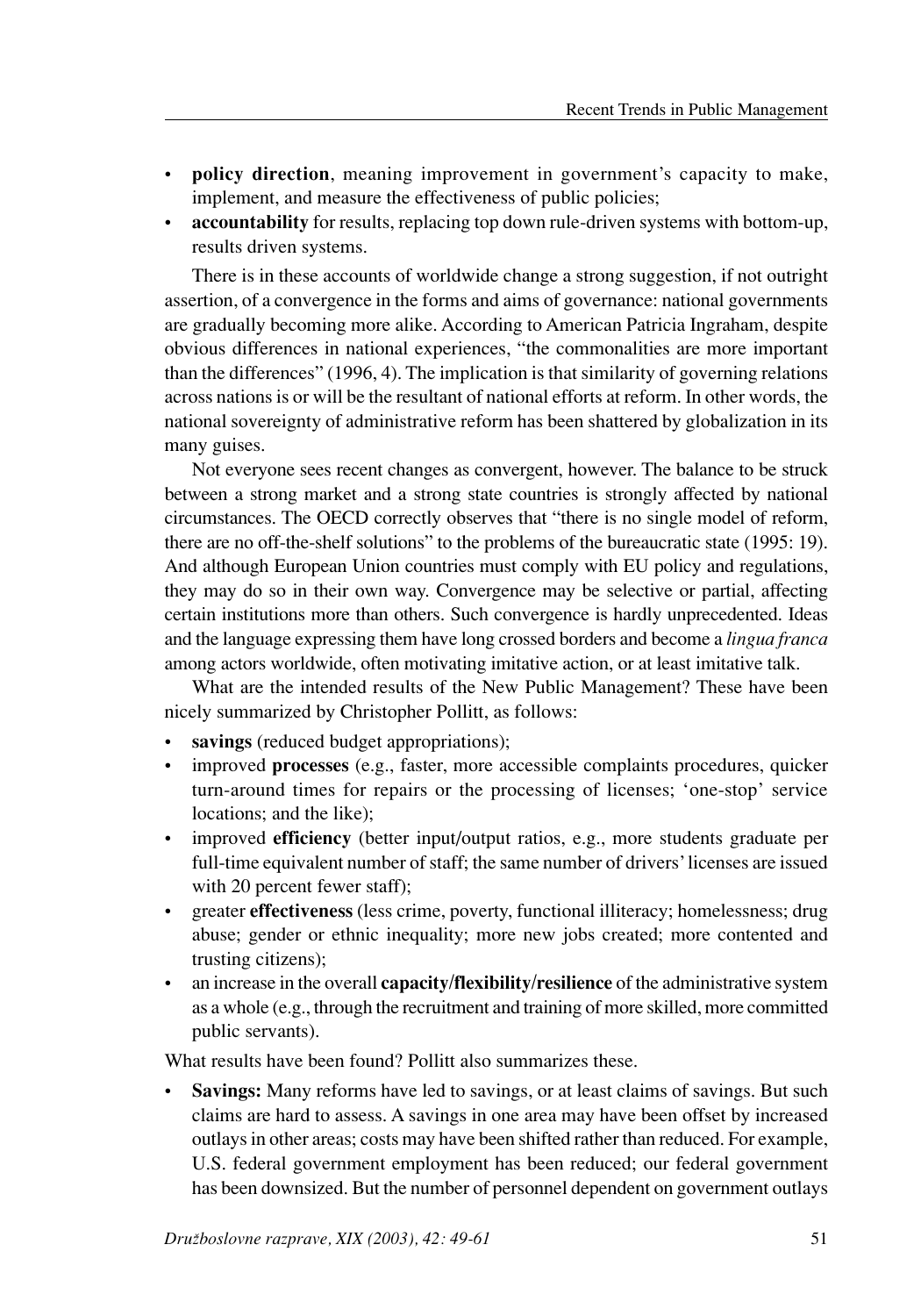has actually increased. In general, though, competition in contracting that leads to lower costs is probably a good thing. A case for pervasive savings across a wide spectrum of countries cannot be made, however.

- Processes: There are some success stories. But there are likely to have been tradeoffs: improved client processing at the expense of serving more difficult or needy clients. Improved processes may work better for some users than for others, and unintentional discrimination may be the result; a flagship project's successes have been obtained at the expense of other projects that lost support. Overall improvement, as with overall savings, is hard to document.
- **Efficiency:** the story, again, is trade-offs: outsourcing may reduce the costs of service, but the services themselves, and who is served, may have changed for the worse. Some of the studies that document improvements are badly flawed and their findings cannot be trusted.
- **Effectiveness:** The effort to document improved effectiveness is hampered by the difficult of measuring outcomes, even outputs, and by the difficult of controlling for other things that might be contributing to greater effectiveness other than management reforms. My own research shows how hard it is to measure effectiveness gains than can be attributed to organizational or managerial factors. Says Pollitt (2000: 194): "*cases where there is unmistakable evidence of management reform producing more effective government action are rare."*
- **Capacity:** Elected officials often make expansive claims concerning the improvements they have brought about. The evidence is often anecdotes, good stories, "sound bites" rather than systematic, well-documented improvement. Says Pollitt (2000: 195): *"the jury is still out on 'systems transformations' and it may be out for some time."*

The conclusion of this assessment is not wholly pessimistic. According to Professor Pollitt (2000: 195-196), "*Downsizing has been achieved in a number of countries. In many instances measured efficiency has definitely increased. The influence of published targets in prompting improvement on specific dimensions has been demonstrated time and time again. In many cases, also, specific services have certainly become more user-friendly and flexible."* But the full cost side effects and trade-offs are far from clear. "*It is only rarely that the full balance sheet is available for scrutiny."* In general, the New Public Management has been oversold as a single best solution to the administrative problems of the many different nations that are under pressure to improve their governments.

## **2. Patterns of Administrative Reform**

A more sensible version of recent trends in public management is that, because of the globalization that "*engulf[s] the world in virtually every dimension of life"* (Fosler 1999: 495), all governments are facing similar challenges and tasks and the same general paradigm of change, even if their responses differ.

Gerald Garvey (1995: 87) has defined the paradigmatic problem of republican administrations as follows: "*Administrative action in any political system, but especially*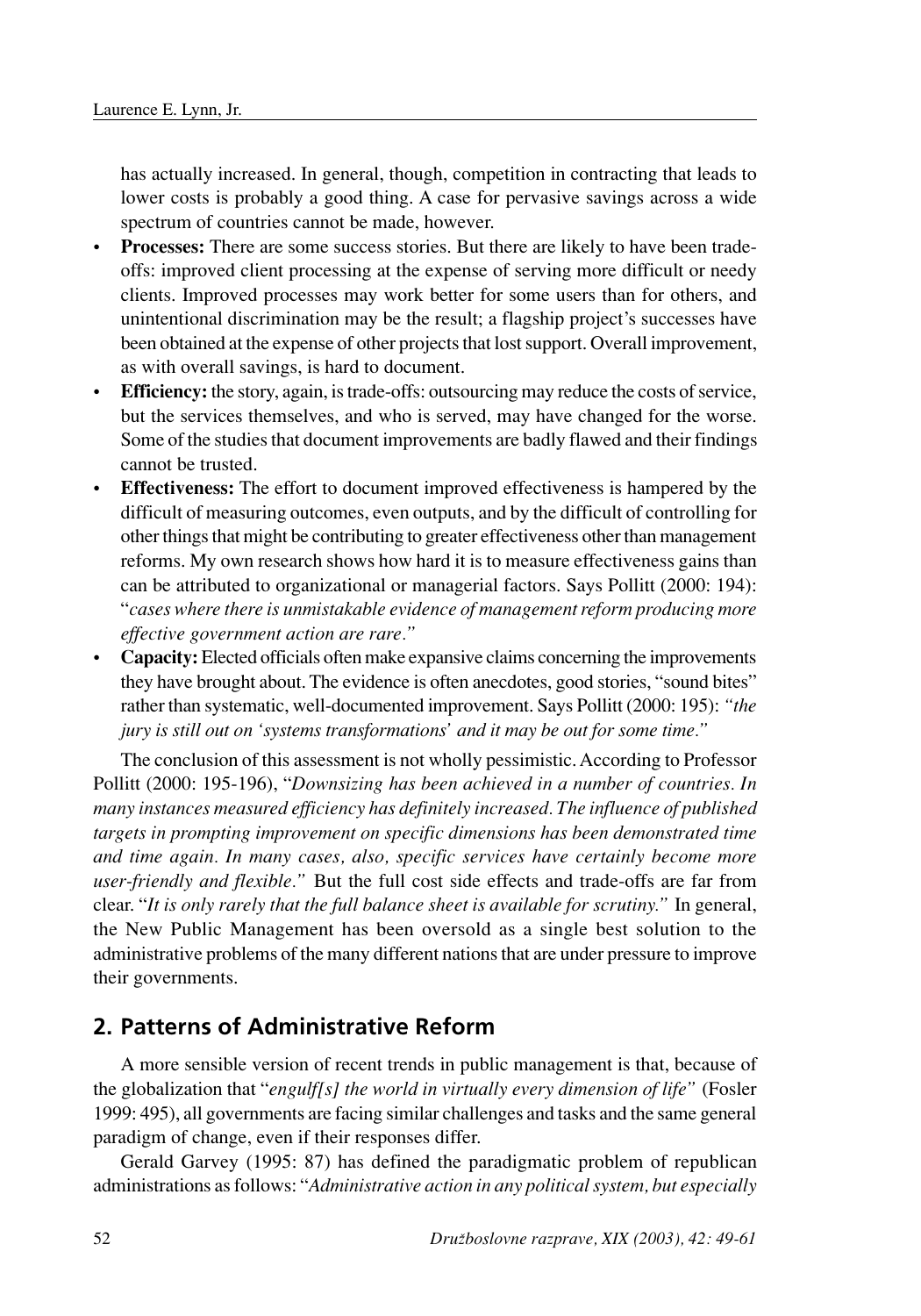*in a democracy, must somehow realize two objectives simultaneously. It is necessary to construct and maintain administrative capacity, and it is equally necessary to control it in order to ensure the responsiveness of the public bureaucracy to higher authority . . .*" By this logic, establishing and maintaining an appropriate balance between capacity and control becomes the central dynamic of administrative transformation in democratic republics everywhere.

In his useful little book, *The Global Public Management Revolution*, Don Kettl has identified key issues that could be said to affect all republic democracies facing the reality of administrative change:

- nontraditional service delivery, e.g., reliance on nongovernmental partners who are, in turn, dependent on governmental revenue, creating new challenges for institutional integrity and operating effectiveness for both partners.
- more decentralization to lower levels of government. For federal systems, decentralization will bring new challenges in sorting out governmental roles.
- increased burdens of service coordination, perhaps through one-stop shopping, integrated services, working across organizational boundaries.
- and for the national government: managing basic functions, redistributing income, gathering data and promoting information-based linkages, building bridges, and thinking strategically.

The general point is that, despite globalization, the cultural and political forces at work in each country are likely to have a major influence over the directions that administrative reform will take. Global capitalism requires the dismantling or substantial weakening of command and control bureaucracy and statist enterprise, of all distortions in prices and interferences in capital and labor mobility. If global capitalism is the dominant consideration, bureaucracy should dissolve into a series of successor institutions whose shape we may not yet fully grasp but which place property rights and the control of scarcity rents largely in private hands.

Nationalism and internal democracy, however, require the rule of law, legally sanctioned regulation of markets, and competent bureaucracies subject to control by legislatures and by judicial institutions that have the capacity to carry out national policies. Carl J. Friedrich argued that democracy would have no chance to survive without bureaucracy because it would not be able to carry out the programmatic promises of its elected leaders. Max Weber viewed bureaucracy is inescapable and could discover no known example of a bureaucracy being destroyed except in the course of a general cultural decline. Bureaucratic power, says B. Guy Peters (1996: 8), "*may simply be a prerequisite of effective government in contemporary society."* Bureaucracy, in other words, is essential of a state is to be effective.

Max Weber (1947) precisely identified what the rule of law means for bureaucracy: official business is conducted on a continuous basis in accordance with stipulated rules by an administrative agency in which personnel have defined duties, authority to carry them out, strictly defined powers, and appropriate supervision. They have no property rights in the resources at their disposal or in their offices. Official business is conducted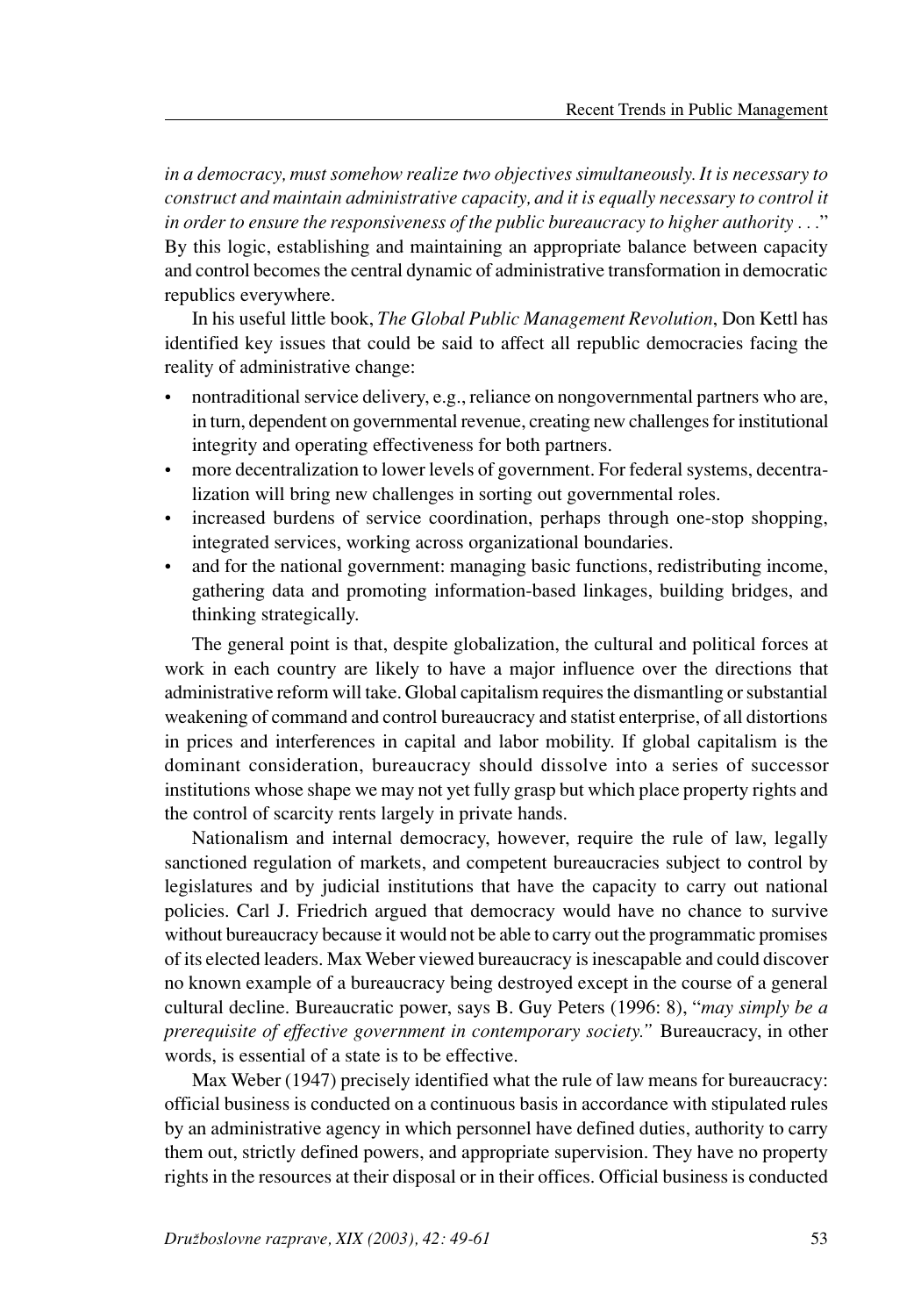in writing. Without these features, "*there cannot be a system of legal domination in which the exercise of authority consists in the implementation of enacted norms."* (Bendix 1977: 424) Citizen control of government requires effective and accountable bureaucracy.

If it is the spread of democracy, and not of capitalism, that is the story of our times, then we should not expect to see bureaucracy shrivel and die so much as we should expect to see it come into its own as an indispensable adjunct to competitive nationalism and the achievement of national aspirations. Bureaucratic excesses and arbitrary exercise of power must be curbed, transparency of operations must be assured, and competence and accountability must be institutionalized and made permanent.

#### **3. The U.S. Experience**

What can be learned from recent U.S. experience with administrative reform? In some important respects, there are similarities between Slovenia and the United States. For example, Slovenia as a Constitutional Republic is implementing the principle of separation of powers between the three branches of government that restrain each other by a system of checks and balances. Slovenia is likewise contending with the challenges of creating effective working partnerships with actors from throughout civil society in order to accomplish public purposes. There are, of course, important differences. For example, the Slovenian Constitution provides entitlements to health care, social security, primary education, freedom of artistic endeavor, and the preservation of cultural and natural monuments, a far more extensive welfare state than that in the U.S.

I thought it might be useful to give you an overview of the U.S. experience with administrative reform. Slovenian Public Administrative Reform Strategy, dating from 1997, is quite young, whereas we make almost continuous efforts to improve our public administration. Perhaps our experiences will provide some useful lessons concerning the difficult, time-consuming challenges of administrative reform.

In recent decades, administrative reform in the United States has become something of a political obsession, pushed by liberal and conservative politicians who want to make bureaucracy less bureaucratic, government less expensive, and public programs more responsive to their stakeholders. In recent years, there have been three significant developments: the enactment by the U.S. Congress of the Government Performance and Results Act, the sustained effort by the administration of President Bill Clinton and Vice President Al Gore to "reinvent government," and, most recently, President George Bush's initiative to promote performance management in all national agencies. These initiatives represent three different ways of attempting to focus public budgeting and management on achieving measurable results that are cost-effective. The results of these efforts have not been impressive.

The Government Performance and Results Act (GPRA), initiated by the U .S. Congress, was signed into law by the President of the United States in August 1993. Its purpose, according to the Act's preamble, is to provide for the establishment of strategic planning and performance measurement in the U.S. Federal Government. More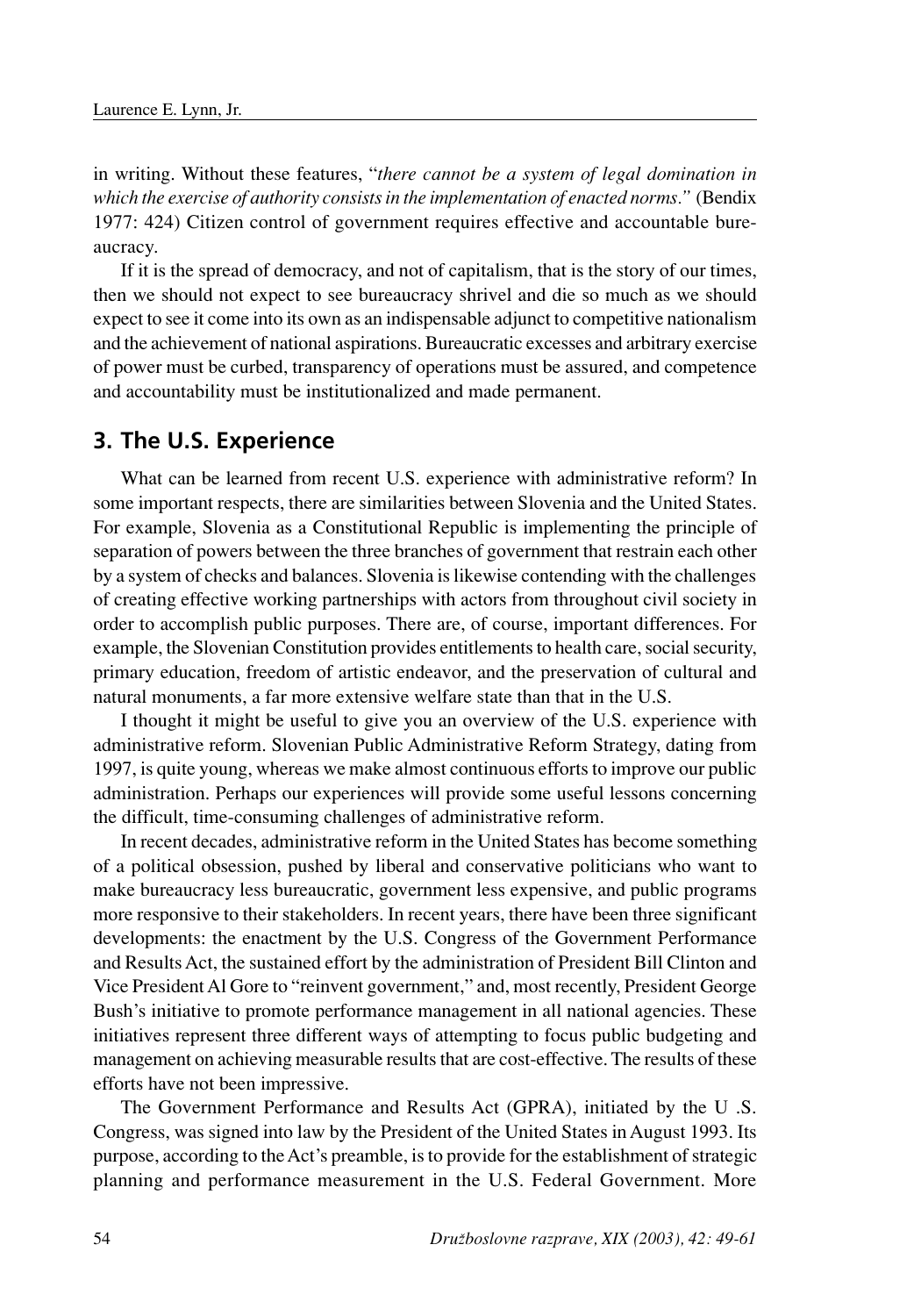specifically, the goal of the Results Act is to reduce political preoccupation with inputs to the collective production of goods and services and instead focus budget planning on the results achieved by governmental activity.

Specifically, GPRA requires the following of the Executive Branch:

- Each federal agency is to have to both the Office of Management and Budget (OMB) and the Congress "a strategic plan" for not less than a five-year period.
- The Director of OMB is to require each agency to submit an annual performance plan covering program activities in the agency's proposed budget.
- The head of each agency is to submit to the President and Congress a report on program performance for the previous fiscal year.

In addition to these provisions, agencies are allowed to propose waivers of "administrative procedural requirements and controls, including specification of personnel staffing levels, limitations on compensation or remuneration, and prohibitions or restrictions on funding transfers . . . in return for specific individual or organizational accountability to achieve a performance goal." This *quid pro quo* is a clear break with past reform practice and reflects an effort to trade performance accountability for rulebased compliance accountability.

According to Don Kettl, who has closely followed the progress of recent American reforms: the GPRA effort "ranks as the world's most ambitious." The fact is, however, that a great many, and probably most, U.S. agencies do not have the capacity to do what the Act requires. For example, success of the Act requires stronger financial management and accounting than is the case now. Moreover, many U.S. federal government agencies, especially in social policy, operate through networks of organizations at federal, state, and local levels of government, including the NGO and for-profit sectors. Thus federal agencies may have little or only indirect leverage or control over their network partners, over what goes on in the field. They do not control their own performance.

The effects of the United States Congress's decision to enact and implement GPRA has resulted mainly in the proliferation of products on paper: the output of a seemingly far-reaching technocratic effort, with copious documentation, to create plans, performance standards and targets, the measures by which to assess their attainment, and their links to the budget (USOMB 1998). These paper products are generated in response to the process requirements of the Government Performance and Results Act. Much of the evaluation of the reforms focuses on the technical adequacy of these paper products and of the processes underlying them.

Periodic reviews of actual strategic plans by the US GAO focus almost entirely on textual criticism. There are virtually no reported efforts to determine if the plans have affected thinking or decision making or if new insights into program administration, achieving efficiency, or the adequacy of priorities have occurred as a result of the planning effort. Little interest has been shown in the changes in priorities or operations brought about by the Act.

A second recent American initiative was the National Performance Review (NPR) initiated by President Clinton and Vice President Al Gore. Beginning in 1993, Vice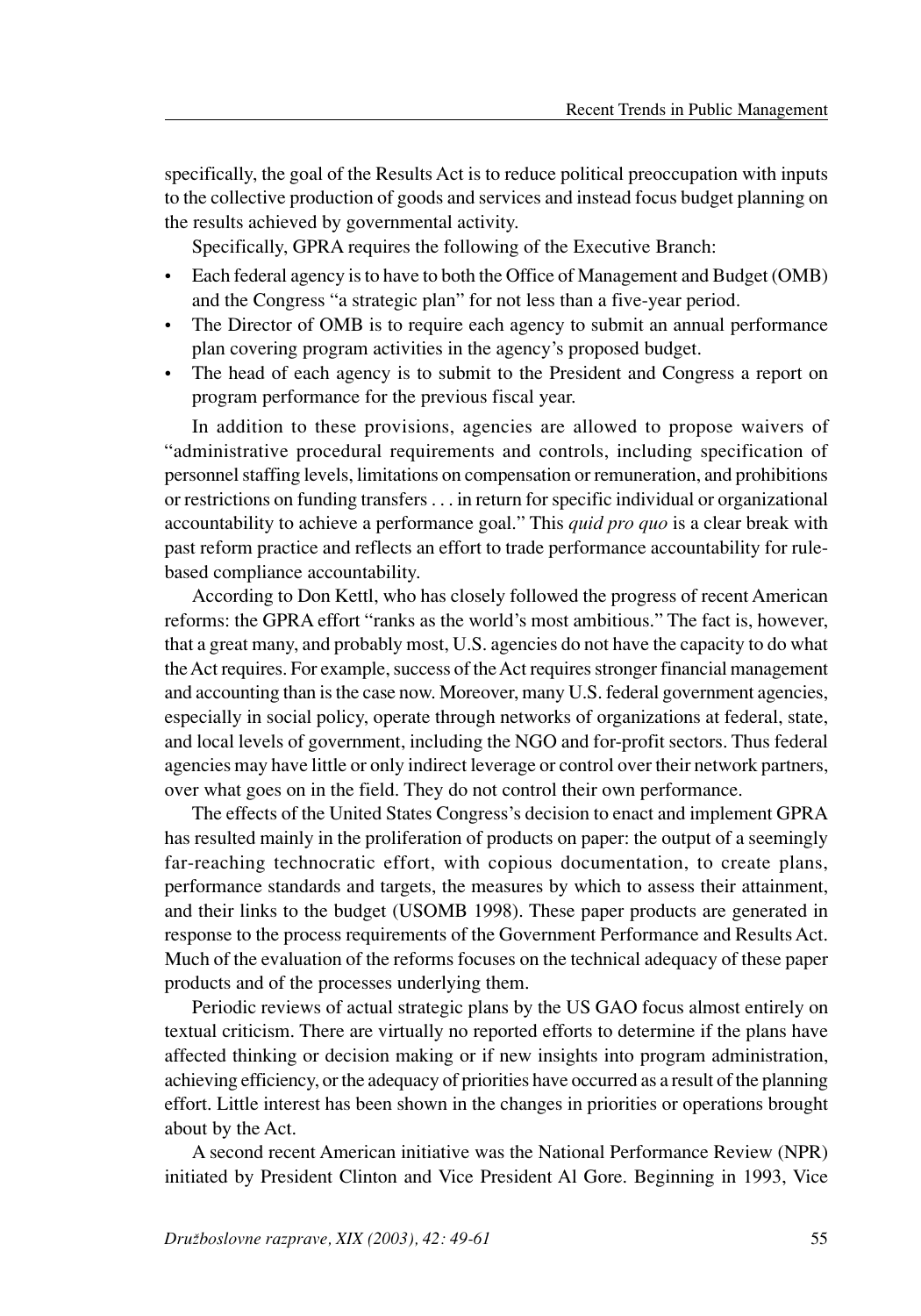President Al Gore led an 8-year effort, popularly called Reinventing Government, to create a government that was smaller, cheaper, and more effective. There were four themes, summarized by Paul Light as follows:

- **"cutting red tape,"** including streamlining the budget process, decentralizing personnel policy, reorienting the inspectors general, and empowering state and local governments.
- **"putting customers first,"** including demanding that service organizations compete and using market mechanisms to solve problems;
- **"empowering employees to get results,"** including decentralizing decision-making power, forming a labor-management partnership, and exerting leadership; and
- **"cutting back to basics,"** including eliminating programs, investing in greater productivity, and re-engineering programs to cut costs.

Other specific initiatives of the NPR oriented to performance improvement include:

- *Benchmarking*, described as "the process of continuously comparing and measuring against other organizations anywhere in the world to gain information on philosophies, policies, practices, and measures that will help your organization improve its performance. As part of the NPR Federal Benchmarking Consortium, federal agencies are working together to benchmark against world class private companies and high\_performing government agencies.
- **Reinvention Labs**, defined as innovative organizations or activities [there are 325 as of February 1998] that are established to test or prototype radical new ways of doing business, then to share their ideas, successes and lessons across government. There are no specific rewards or waivers associated with Lab status.
- *Performance Partnerships* in which Federal, state, and local governments and service providers jointly design programs and measure program performance. The putative benefits include consolidated funding streams, devolved decision-making, and reduced paperwork, with the implied reward of additional funding and other unspecified benefits financed by the increased efficiency.

In addition to these more-or-less purposeful, high profile initiatives, the NPR recognizes and endorses governmental improvements of many kinds, such as interagency partnerships; improved human resource management; reducing internal regulations; improving travel management; procurement reform; improvement in support systems; downsizing; fiscal accountability; managing for results; transforming organizational structures; and improving information technology.

James R. Thompson, a scholar at the University of Illinois at Chicago, has attempted to summarize the accomplishments of the National Performance Review. He notes that *"NPR incorporates a diverse set of interventions directed toward the achievement of multiple objectives."* (Thompson, 2000: 509*)*

First, he summarized and classified the objectives of the National Performance Review as of first, second, and third order of importance. Of first order importance were downsizing, reducing administrative costs, and reforming administrative systems. Of second order importance were decentralizing authority within agencies, empowering front-line workers,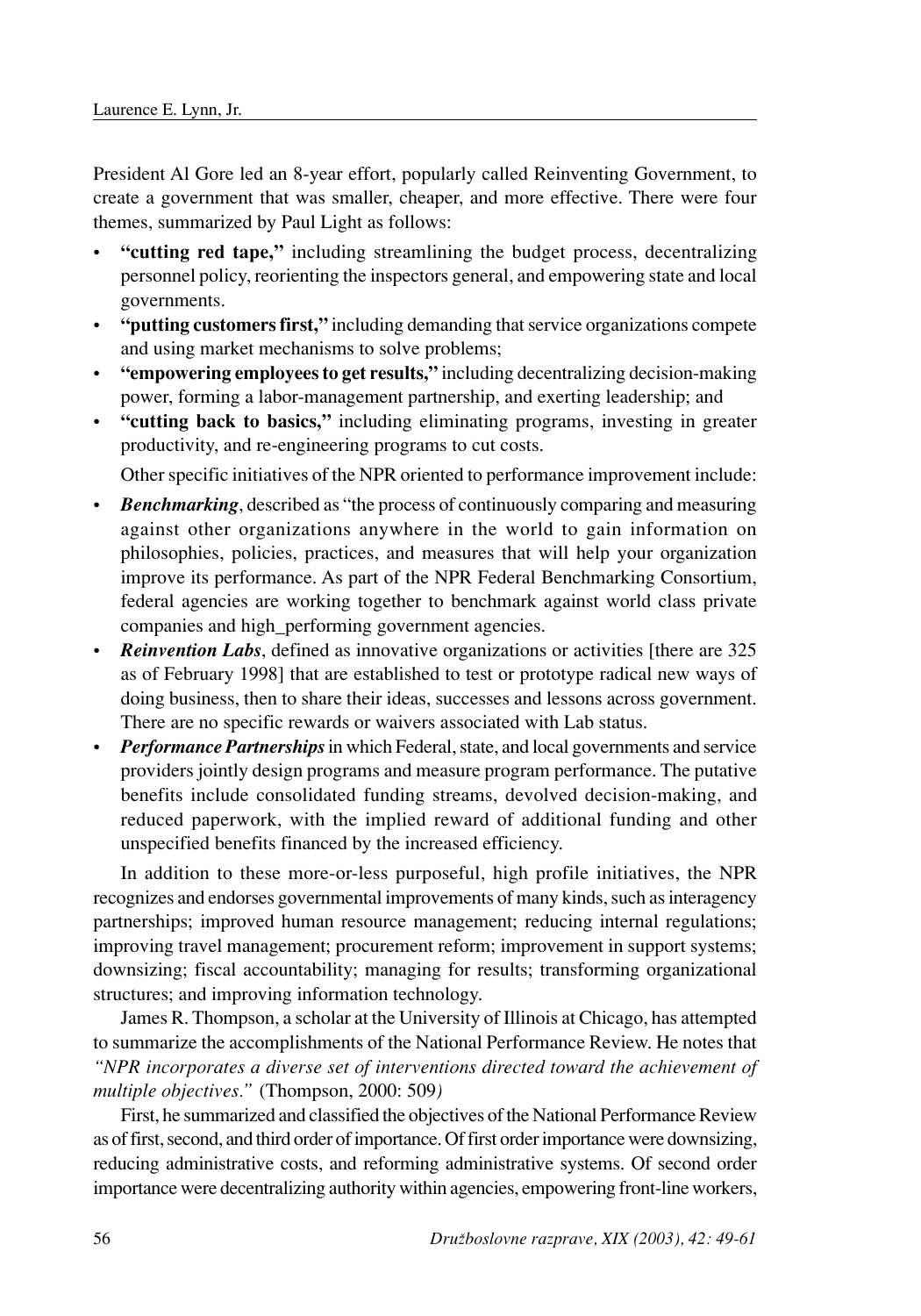and promoting cultural change in agencies. Of third order importance were improving the quality of public services and improving the efficiency of agency work procedures.

Then, he conducted a broad review of the results of NPR in terms of satisfying these objectives based survey research conducted by a U.S. government personnel agency. "A broad conclusion," he says, "is that while some success has been achieved with regard to lower, first-order goals, only limited progress has been made toward critical, higher, secondand third-order reinvention objectives. Thus, downsizing and cost reduction objectives have been substantially achieved. . . . but there is no evidence of any significant, systemic improvement in quality of services or culture" (Thompson 2000, p. 510)

In many ways, these two major U.S. reform initiatives, GPRA and NPR, have the opposite implications for public administration. GPRA's success depends upon a professionalized bureaucracy able to make detailed objectives, plans, and measurements. NPR, as an example of what American Paul Light calls "liberation management",or "let managers manage," tended to distrust professionalized administration and complex administrative machinery. The net result is that changes in the U.S. bureaucracy are slow and incremental. As a colleague noted, "the status quo appears to prevail" unless there is unusually strong executive leadership or the agency's continued existence is threatened by the Congress or the administration and must change to meet the threat.

The third American reform effort in recent years has just been initiated. In presenting his new budget proposals to the Congress in January, President George Bush unveiled his "Management Agenda." The key feature of this initiative, which has provoked much discussion, is an "Executive Branch Management Scorecard," which ranks the 26 major departments in terms of their performance on five government-wide management initiatives:

- strategic management of human capital;
- competitive sourcing;
- improved financial performance;
- expanded electronic government; and
- budget and performance integration.

According to the initial scores—green for good, yellow for "needs improvement", red for failed—almost all departments were failing on all five initiatives; these scores apparently reflect the judgments of budget examiners in the O.M.B. No greens and only a few yellows were awarded; the rest were red. The administration has promised to update the scores twice a year and to issue a mid-year report during the summer.

A second, more significant change introduced by the Bush administration is the reformatting of the Federal Budget. His budget is organized by agency, not by the 50 year-old budget function codes. Accountability is now centered on departments, not policy areas that cut across agencies. Further, each agency chapter highlights its key activities and includes an assessment of the agency's performance in meeting the objectives of selected programs. A total of 126 programs were rated, and 43 programs were termed effective, 22 as moderately effective, and 41 as ineffective; in 20 cases it was impossible to tell. Budget allocations were based in part on these performance assessments.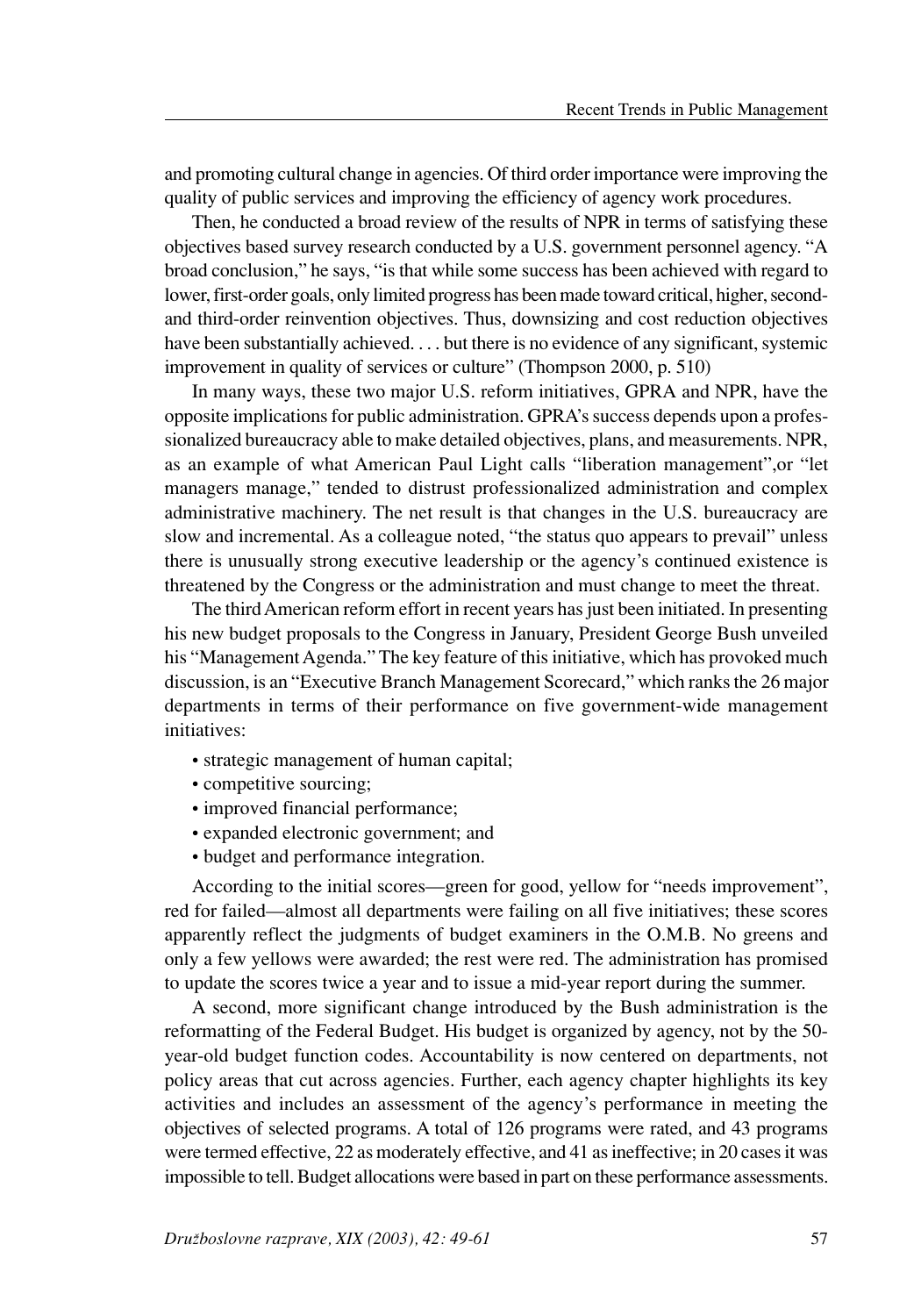There is evidence that the agencies are paying attention and making every effort to respond to the President's priorities. Most experts on public management reform, however, view the Bush initiative as a political strategy rather than as a serious effort to change the way the American government is managed or to improve allocative efficiency or performance. Just as was the case with the National Performance Review, they expect little change in agency culture or quality.

It is interesting to compare the Bush Administration's approach with the approach taken by the Government Performance Project, a foundation sponsored project located at Syracuse University's Maxwell School of citizenship and Public Affairs. Under a grant from The Pew Charitable Trusts, the project combines the results of a broad\_ranging survey of each agency with in depth reporting to create a rich portrait of management capacity and the environment within which it is exercised. The project team then rates each agency in five areas—financial management; information technology management; human resources management; managing for results and, where appropriate, capital management. The ratings are based on 22 criteria developed and refined during the course of the project by panels of academic experts and government practitioners, as well as the project staff. Ratings in each management area are averaged to reach an overall management grade for each agency.

Project staff report that they studied agencies' responses to their survey. (Only one agency failed to complete the survey.) They pored over thousands of pages of agency documents and, in most cases, received unprecedented access to interview hundreds of agency officials, managers and employees, as well as agency clients, critics, customers and overseers. They spent hundreds of hours developing, discussing and assigning grades. In the process, they believe they learned that, while management goals and obstacles vary from agency to agency, some things hold true across government:

- Most agencies are not doing nearly as well as they could be.
- Given the relatively long history and complexity of their management challenges, most agencies are doing far better than might be expected.
- Elected officials often act in ways that make it very difficult to effectively manage agencies.

Project staff found that, in general, federal managers do a surprisingly good job of accomplishing agency missions against difficult odds. Further, they found that improving those odds is a long\_term, incremental and complicated task tangled in a net of competing national and local interests; changing economic, social and demographic conditions; conflicting political priorities; and lack of national consensus on the appropriate limits of government action and accountability.

In the view of United Kingdom scholar Colin Talbot, the Bush approach, similar to the Treasury approach in the United Kingdom in setting targets for performance, appears to be in a spirit opposite to the New Public Management: that is, they are old-fashioned, top down, command-and-control systems which use performance information to obtain political leverage over departments and agencies to get them to do what the elected administration wants. In the view of Irene Rubin, an American budget scholar, grading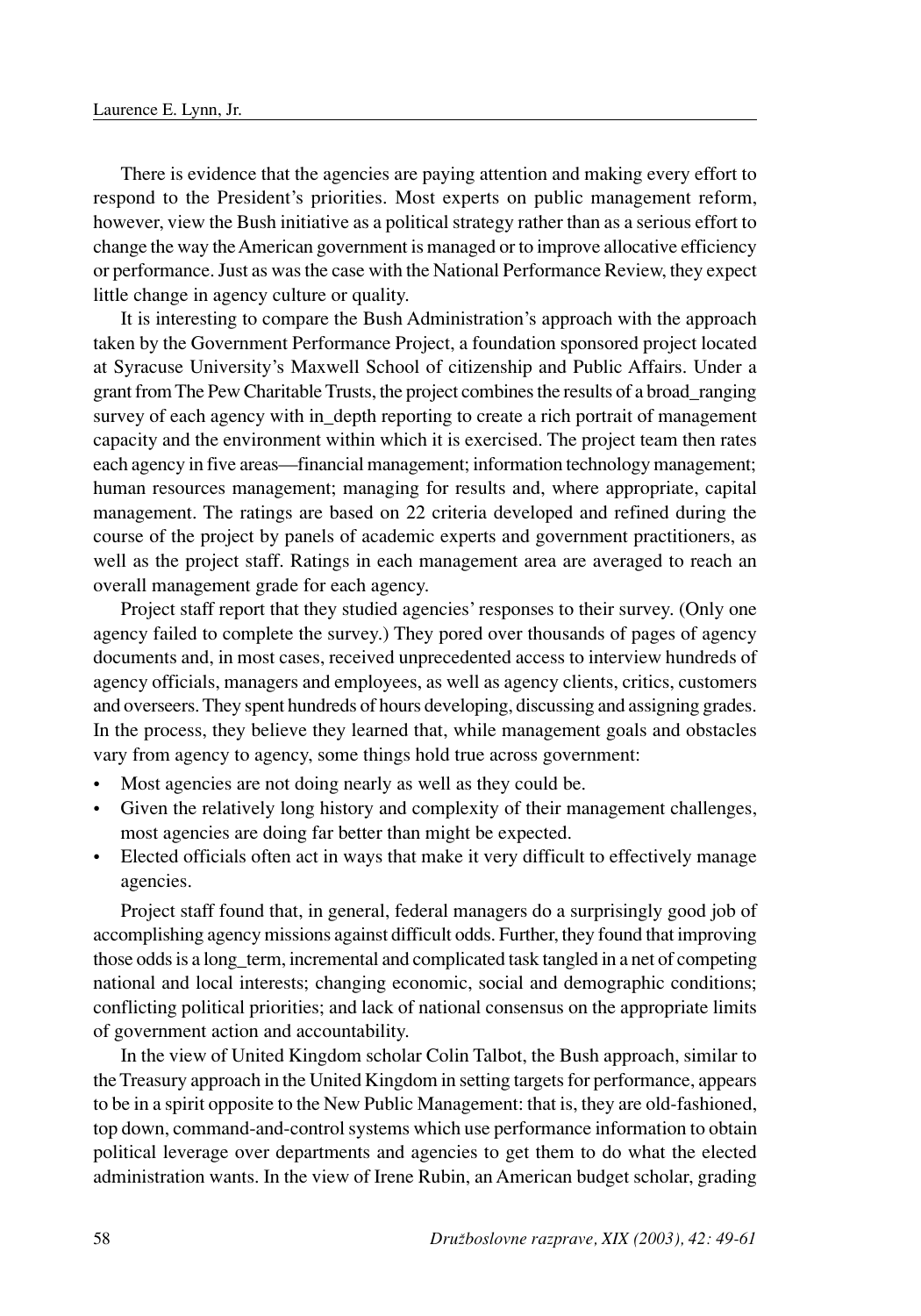departments is an excuse to cut departmental budgets rather than part of an ongoing effort to improve management,

As Professor Talbot notes, the Bush initiative resembles the system of Public Service Agreements in the United Kingdom. These agreements, which cover all executive agencies and non-departmental public bodies, establish expenditure limits, performance measures, and performance targets for service providers. This complex system tended to centralize power over resource allocation and management in the Treasury and would, if implemented as designed, have meant strong strategic and rational direction. But, as Professor Talbot points out, executive politics triumphed. Parliament, for example, failed to make significant use of the wealth of performance information, target setting, and delivery agreements. The spending review process has been secretive. In both respects, the American experience has been the same as the British experience.

### **4. Conclusion**

The emphasis on reforming government has had little political impact in the U.S.; the general public has barely been aware of it. The only result that anyone took notice of was the reduction in the federal workforce by one in seven workers, or 350,000 employees. What is popular with the media and the public is discovery of "wastefraud-abuse": a major scandal, corruption, gross incompetence, tax collectors who abuse citizens, the failure of a major procurement program, or administrative stupidity. But these political disasters are also political opportunities for someone: to gain attention and a sense of urgency for a reform agenda, for seeking solutions to long range problems. In general, you do not become rich and famous by creating more effective government; you must want to do it for its own sake.

Professor Talbot's views are worth quoting again*. "Public services are extremely complex and interlocking systems [that] cannot be managed by centralized command and control type mechanisms."* They require transparency, stakeholder involvement, scrutiny, public involvement. In other words, genuine reform in public services efficiency and performance require that the political game adapt to allow reconsideration of the proper balance between governmental capacity and popular control. Good government requires the capacity to carry out the will of the people. It also requires the means for the people to exercise proper control over what government does on their behalf. Ensuring an appropriate balance between capacity and control is the proper goal of administrative reform.

## **References**

Bendix, Reinhard. 1977. *Max Weber: An Intellectual Portrait*. Berkeley, CA: University of California Press.

Caiden, Gerald. 1991. *Administrative Reform Comes of Age*. New York: Walter deGruyter.

\_\_\_\_\_\_\_\_\_\_. 1999. "What Lies Ahead for the Administrative State?" In K.M. Henderson and O.P. Dwivedi, eds. *Bureaucracy and the Alternatives in World Perspective.* New York: St. Martin's Press.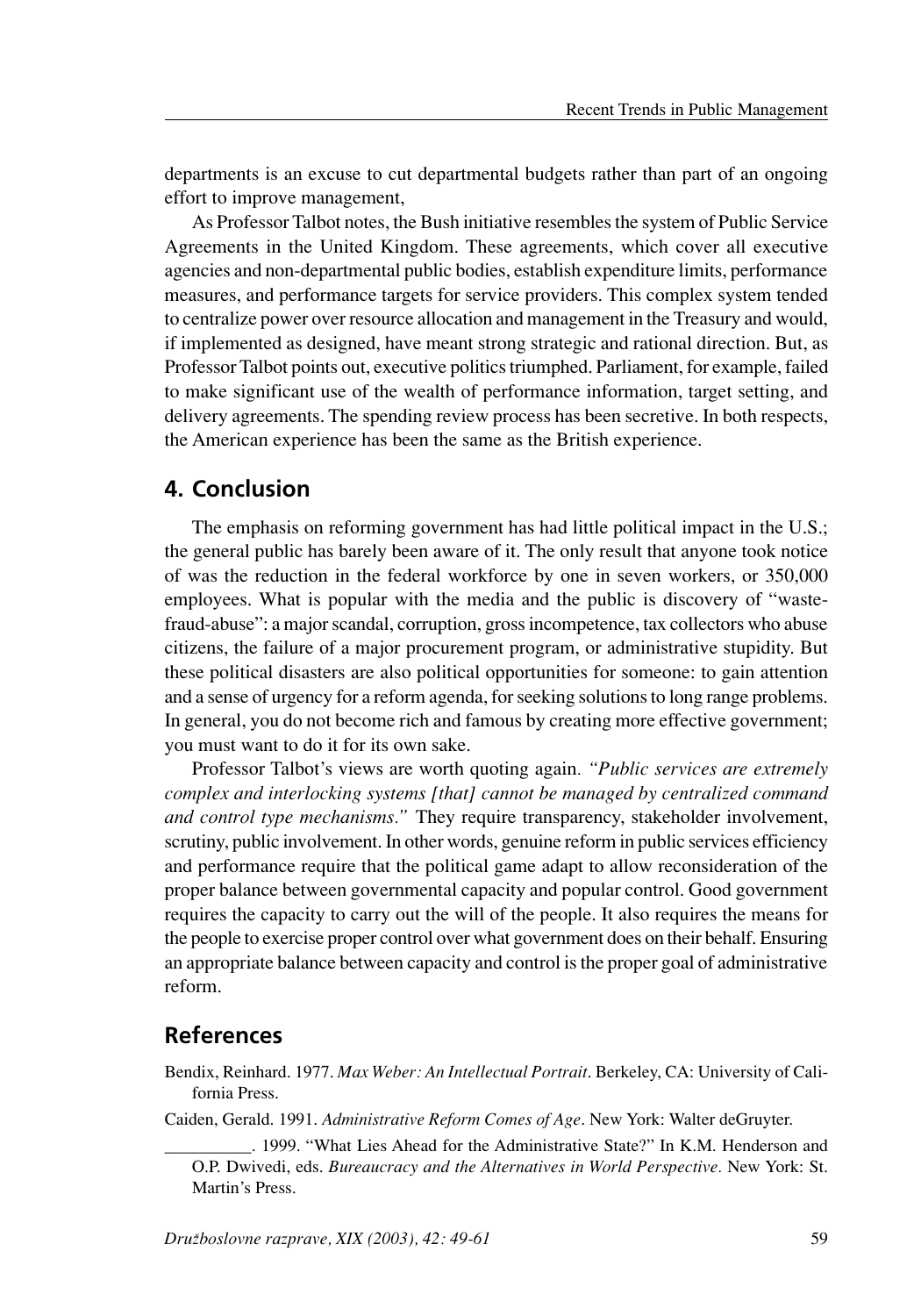- Dunsire, Andrew. 1995. "Administrative Theory in the 1980s: AViewpoint," *Public Administration* 73:17-40.
- Fosler, R. Scott. 1999. "The Global Challenge to Governance: Implications for National and Subnational Government Capacities and Relationships," in *The Challenge to New Governance in the Twenty First Century: Achieving Effective Central-Local Relations*. Tokyo: National Institute for Research Advancement.
- Friederich, Carl J. 1940. "Public Administration and the Nature of Administrative Responsibility," *Public Policy* 1:3-24.
- Garvey, Gerald. 1995. "False Promises: The NPR in Historical Perspective," in D. F. Kettl and J. J. DiIulio, eds. *Inside the Reinvention Machine: Appraising Governmental Reform*l. Washington, DC: The Brookings Institution.
- Government Performance Project. 2002. See HtmlResAnchor http://governing.com/gpp/ gponline.htm and http://www.maxwell.syr.edu/gpp/
- Hood, Christopher. 1994. "The 'New Public Management' in the 1980s: Variations on a Theme," *Accounting, Organizations and Society* 20:2/3:93-109.
- Ingraham, Patricia W. 1996. "Play It Again Sam, It's Still Not Right: Searching for the Right Notes in Administrative Reform," Paper Prepared for Presentation at the Waldo Symposium, Maxwell School of Citizenship and Public Affairs, Syracuse University, June 27-29.
- Kettl, Donald F. 1997. The Global Revolution in Public Management: Driving Themes, Missing Links. *Journal of Policy Analysis and Management*, 16:3: 446-462.
	- \_\_\_\_\_\_\_\_\_\_. 2000. *The Global Public Management Revolution: A Report on the Transformatiion of Governance*. Washington, D.C.: The Brookings Institution.
- Light, Paul C. 1997. *The Tides of Reform: Making Government Work, 1945-1995.* New Haven, CT: Yale University Press.
- National Academy of Public Administration (NAPA). 1998. *Effective Implementation of the Government Performance and Results Act*. Washington, DC: NAPA.
- Organization for Economic Cooperation and Development (OECD). 1995. *Governance in Transition: Public Management Reform in OECD Countries*l. Paris, OECD.
- Peters, B. Guy. 1996. *The Future of Governing: Four Emerging Models*. Lawrence, KS: University Press of Kansas.
- Pollitt, Christopher. 2000. Is the Emperor in His Underwear? An Analysis of the Impacts of Public Management Reform. *Public Management*, 2:2: 181-199.
- Talbot, Colin. 2002. Comments on "UK Experience of 'Outcome-based Budgeting'," International Public Management Listserve (inpuman-1@lyris.unisg.ch), February 18, 19.
- Thompson, James R. 2000. "Reinventing as Reform: Assessing the National Performance Review, *Public Administration Review*, 60:6:508-521.
- U.S. General Accounting Office (USGAO). 1998. *Managing for Results: Agencies'Annual Performance Plans Can Help Address Strategic Planning Challenges*. Washington, DC. USGAO. GAOGGD-98-44, January.
- U.S. Office of Management and Budget (USOMB). 1998. *Government-Wide Performance Plan, Budget of the United States Government, Fiscal Year 1999*, Washington, DC: U.S. Government Printing Office.

Weber, Max. 1947. *The Theory of Economic and Social Organization*. New York: The Free Press.